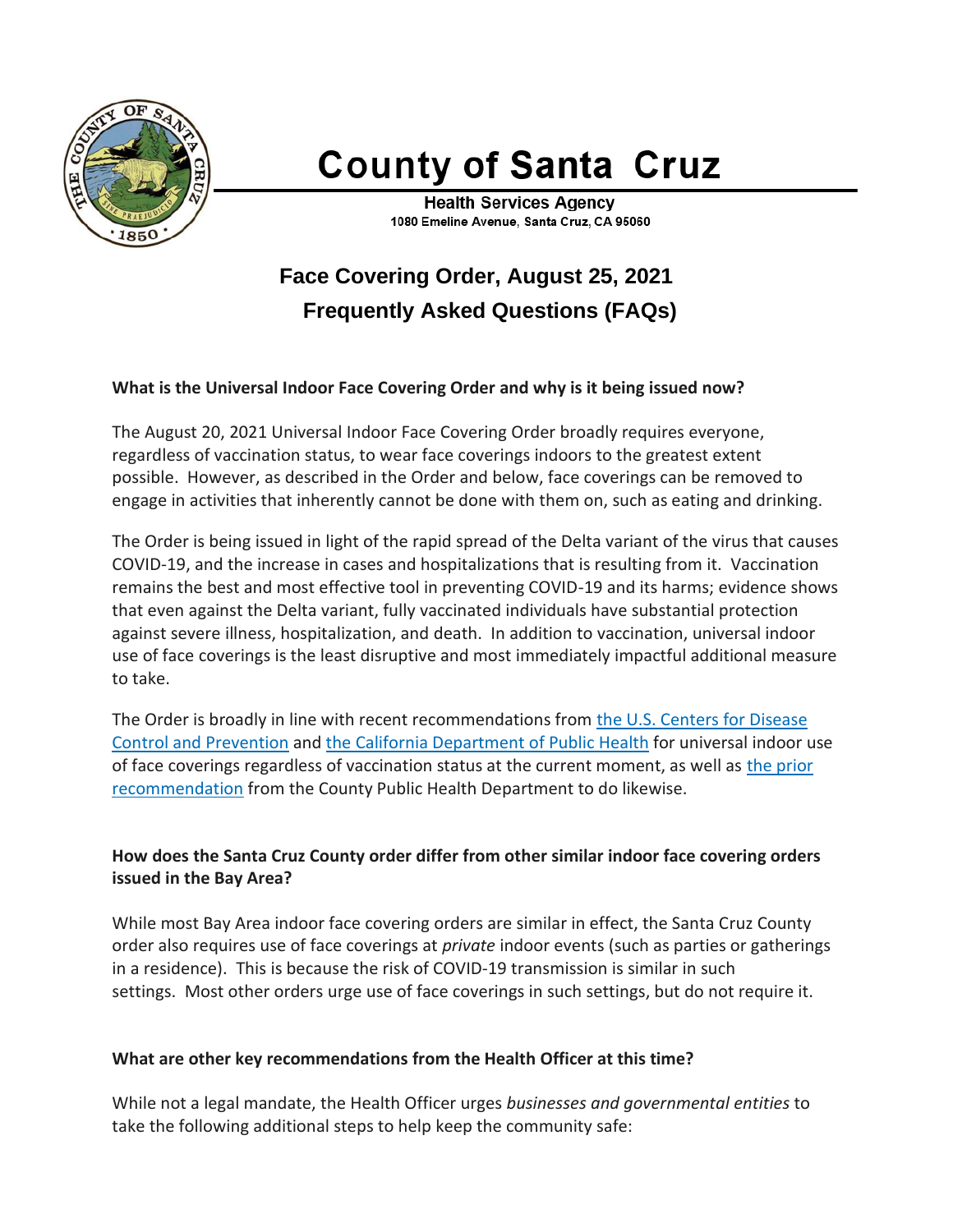- Require all personnel to be fully vaccinated (and verify their actual vaccination such as by obtaining copies of vaccination cards or digital vaccination records), subject only to limited exceptions required by law.
- Check the vaccination status of customers, and only allow fully vaccinated customers into facilities, particularly higher-risk settings such as those where face coverings must be removed to engage in activities.
- Move as many activities outdoors as possible. Where this is not possible, maximize ventilation as described [here.](https://covid19.sccgov.org/node/24861#ventilation)
- Mandate frequent testing of all unvaccinated personnel or customers.

For *individuals*, the Health Officer urges everyone to:

- Get vaccinated as soon as possible, if you're not already fully vaccinated. Information on how to get vaccinated is available at [www.santacruzhealth.org/coronavirusvaccine.](http://www.santacruzhealth.org/coronavirusvaccine)
- Avoid indoor activities that require removal of face coverings, and instead choose outdoor alternatives or avoid the activity altogether. If you must be indoors, maximize ventilation (such as by opening windows and doors or adjusting the HVAC system), limit the amount of time spent indoors, and limit the number of people present indoors.
- Wear face coverings outdoors in crowded settings.
- Get immediately tested if you have any symptoms of COVID-19. Information on where to get tested is available at [www.santacruzhealth.org/testing.](http://www.santacruzhealth.org/testing)

# **What kind of face covering should I wear?**

Under the Order, a face covering must be well-fitted to an individual and cover the nose and mouth especially while talking, consistent with the guidance of the California Department of Public Health (CDPH). A face covering does *not* include a scarf, ski mask, balaclava, bandana, turtleneck, collar, or single layer of fabric or any mask that has an unfiltered one-way exhaust valve.

Not all face coverings are equally effective, and a medical-grade (i.e., surgical) mask offers greater protection and is advisable. Please see CDPH guidance on types of face [coverings](https://www.cdph.ca.gov/Programs/CID/DCDC/Pages/COVID-19/Get-the-Most-out-of-Masking.aspx) for more information.

# **Who is exempt from wearing a face covering indoors?**

Consistent with state guidelines, the following people are generally exempt from indoor use of face coverings:

• Medical or Safety Exemption. A person does not need to wear a face covering when they can show: (1) a medical professional has provided a written exemption to the face covering requirement, based on the person's medical condition, other health concern, or disability; or (2) that they are hearing impaired, or communicating with a person who is hearing impaired, where the ability to see the mouth is essential for communication; or (3) wearing a face covering while working would create a risk to the person related to their work as determined by local, state, or federal regulators or workplace safety guidelines. In accordance with California Department of Public Health (CDPH) and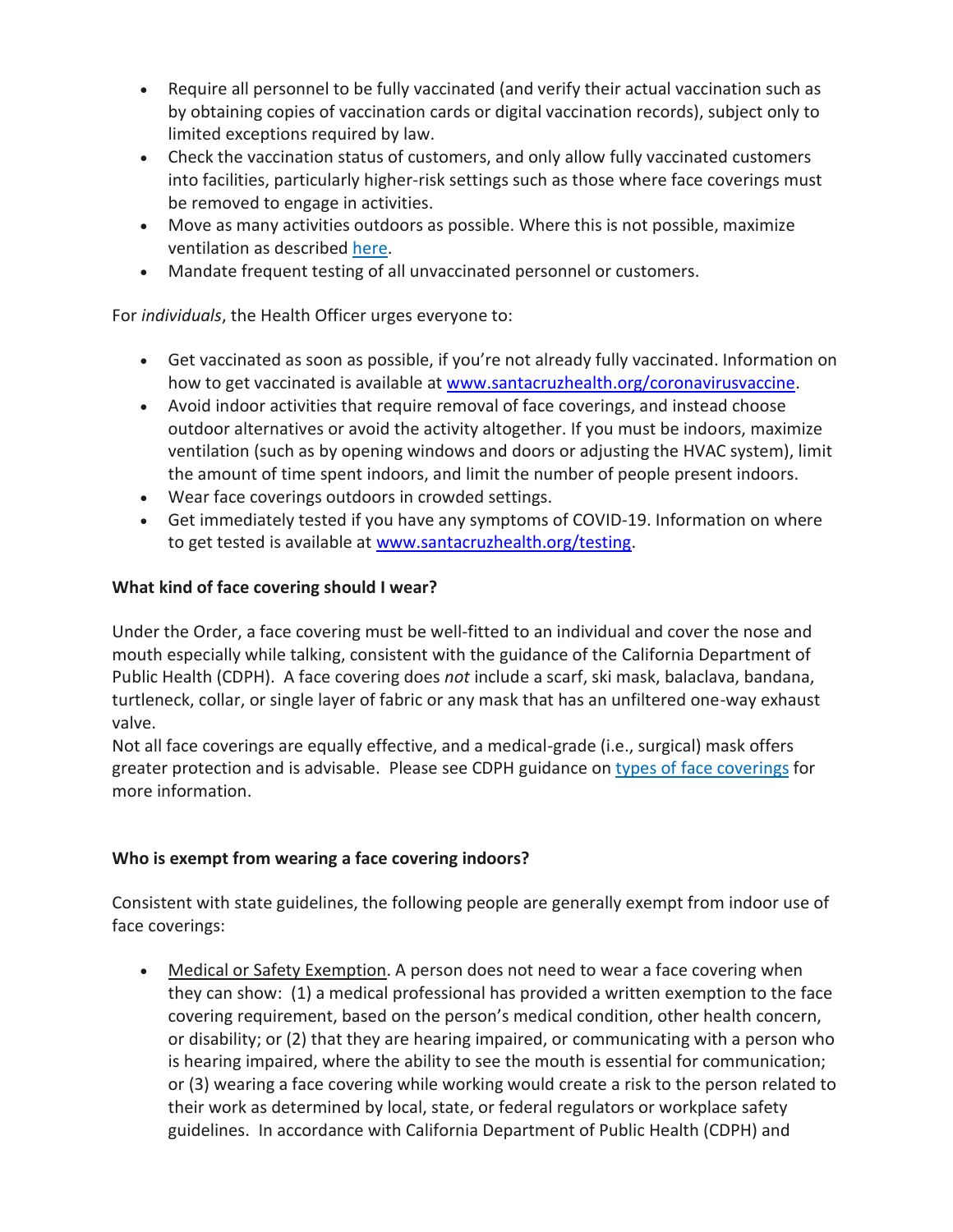United States Centers for Disease Control and Prevention (CDC) guidelines, if a person is exempt from wearing a face covering, they still must wear an alternative, such as a face shield with a drape on the bottom edge, unless they can show either: (1) a medical professional has provided a written exemption to this alternative requirement, based on the person's medical condition, other health concern, or disability; or (2) wearing an alternative face covering while working would create a risk to the person related to their work as determined by local, state, or federal regulators or workplace safety guidelines.

- Children. In accordance with CDPH and CDC guidelines, any child younger than two years old must not wear a face covering because of the risk of suffocation. Children age two to nine and their accompanying parents or caregivers should not be refused any essential service based on a child's inability to wear a face covering (for example, if a four-year-old child refuses to keep a face covering on in a grocery store), but the parent or caregiver should when possible take reasonable steps to have the child wear a face covering to protect others and minimize instances when children without face coverings are brought into settings with other people. Parents and caregivers of children age two to nine years must supervise the use of face coverings to ensure safety and avoid misuse.
- Personal Protective Equipment. A person does not need to wear a face covering when wearing personal protective equipment (PPE) that is more protective than a face covering, such as an N95 respirator, as required by (i) any workplace policy or (ii) any local, state, or federal law, regulation, or other mandatory guidance. When a person is not required to wear such PPE, they must wear a face covering unless otherwise exempted.

### **For what kinds of activities are you allowed to remove a face covering?**

To the extent allowed by state or federal rules requiring face coverings for unvaccinated people, wearing a face covering is not required in any of the following situations. However, everyone is urged to move such activities outdoors or avoid them altogether.

- Indoors While Alone or with Members of Your Household. A person does not need to wear a face covering when they are alone or with members of their household in a public building or completely enclosed space such as an office, *and* people who are not part of their household are not likely to be in the same space. If someone who is not part of a person's household enters the enclosed space, everyone must wear a face covering for the duration of the interaction. For clarity, people must wear face coverings whenever they are in semi-enclosed spaces such as cubicles and common areas for shared living settings, such as hotels, shared rentals with multiple households, dormitories, fire stations, lobbies, and elevators. For clarity, persons known to be fully vaccinated and who come into your residence on a regular basis (e.g., caregivers) may be considered members of your household for purposes of this Order.
- Active Eating and Drinking. People may remove their face covering while actively eating or drinking. People are urged to be seated at a table or positioned at a stationary counter or place while eating or drinking.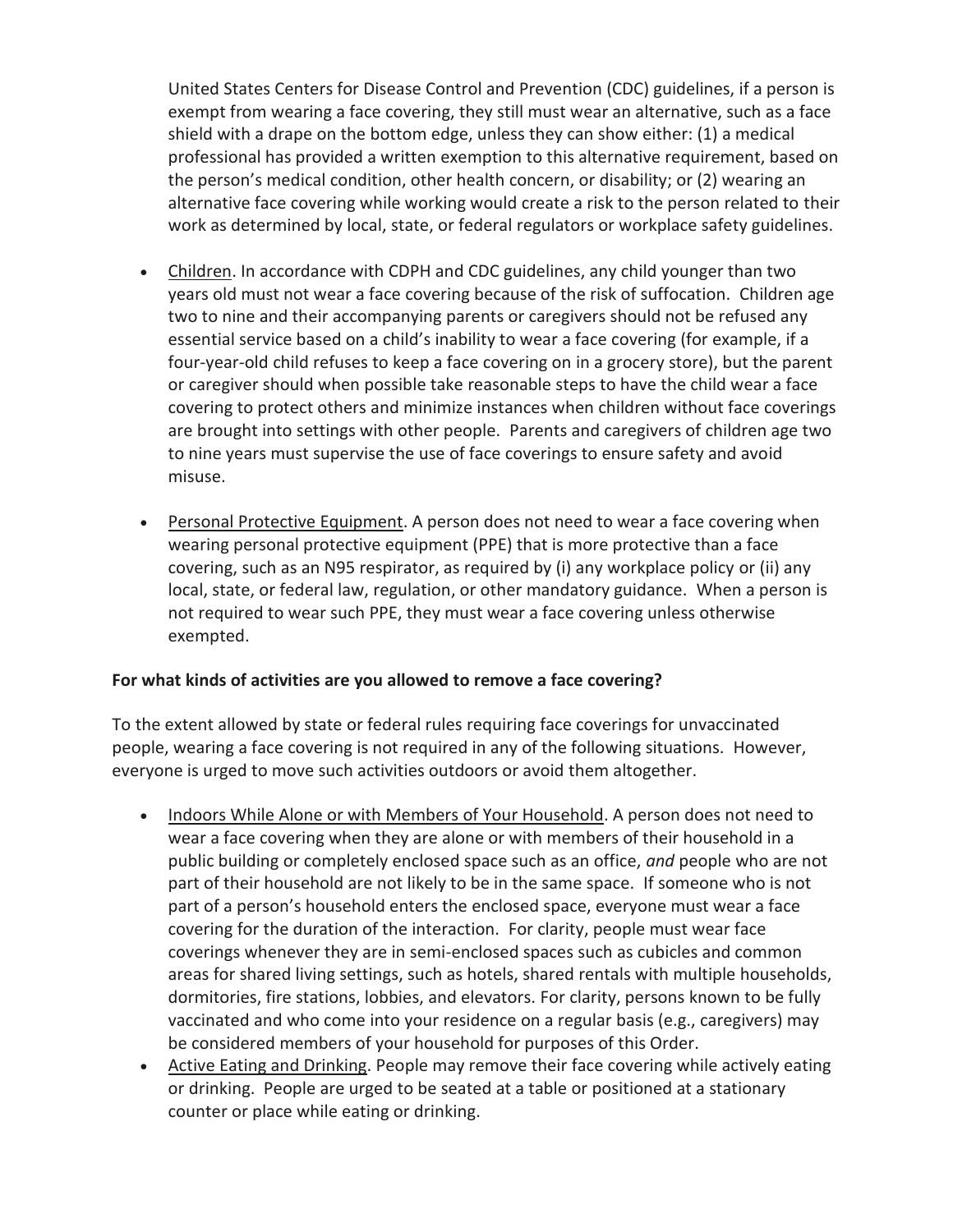- Showering, Personal Hygiene, or Sleeping. People may remove their face covering while showering or actively engaging in personal hygiene that requires removal of face covering, including at a gym or other facility. People may remove their face covering while sleeping in indoor public settings, such as at congregate shelters.
- Live or Recorded Performance. Performers at indoor live or recorded settings or events such as concerts, live music, film, television, recording studios, theater, opera, symphony, or other live or recorded activities may remove their face coverings while actively performing or practicing. If they remove their face coverings, performers must maintain at least six feet of distance from attendees and employees and are encouraged to maintain as much distance from other performers as possible. Performers are strongly urged to be fully vaccinated, and to wear their face coverings to the greatest extent possible. Attendees and employees must remain masked while attending or working at the performance except when another exception applies.
- Religious Gatherings. Service leaders of indoor religious gatherings may remove their face coverings while actively performing religious services. If they remove their face coverings, service leaders are encouraged to maintain as much distance from others as possible. Service leaders are strongly urged to be fully vaccinated, and to wear their face coverings to the greatest extent possible. Participants in indoor religious gatherings may remove their face coverings for the limited duration necessary to participate in religious rituals.
- Personal Services. Patrons of personal services such as facials, beard trims, facial piercing and tattoos, and facial massages may remove their face covering only while actively receiving a service or treatment that requires temporary removal of the face covering. Where they cannot maintain at least six feet of distance, providers of personal services are strongly encouraged to wear a N-95 mask, respirator, or procedural/surgical mask while administering the service, as well as to not perform the service unless fully vaccinated.
- Sports. Participants in indoor sports, gyms, and yoga studios may not remove their face coverings except while actively engaged in water-based activities (e.g., swimming, swim lessons, diving, water polo) and other sports where masks create imminent risk to health (e.g., wrestling, judo), or at a time where heat and major exertion creates a safety risk.

### **What does the Order require of businesses and governmental entities?**

All businesses and governmental entities must enforce the face covering requirement in the Order for all personnel and for all customers or members of the public entering their facilities, regardless of vaccination status.

In addition, all businesses and governmental entities must post clearly visible and easy-to-read signage at all entry points for indoor settings to communicate the face covering requirements to all persons entering the facility. Sample signs are [available](https://www.santacruzhealth.org/HSAHome/HSADivisions/PublicHealth/CommunicableDiseaseControl/CoronavirusHome/PublicInformation/SignsMediaLibrary.aspx) here.